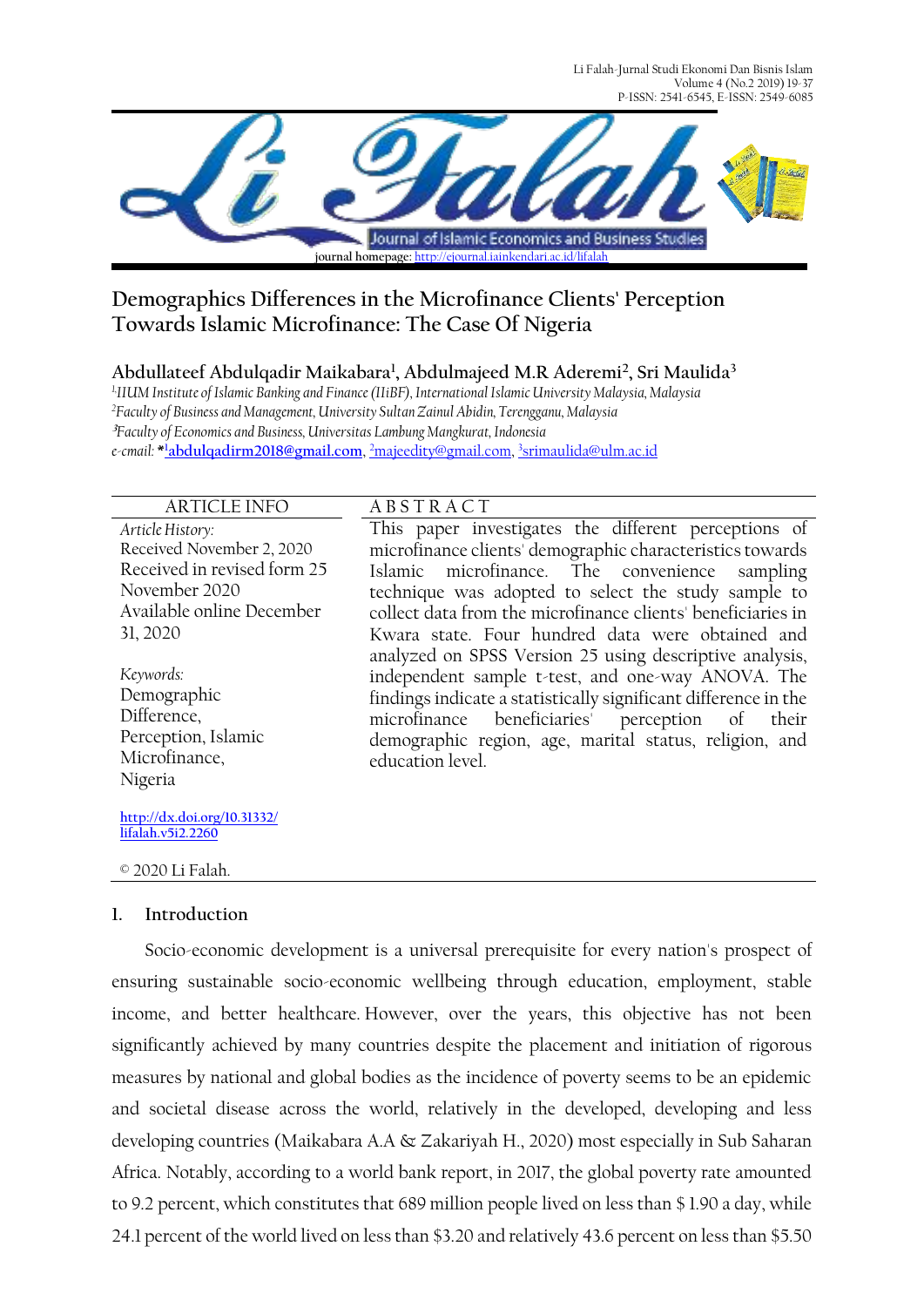a day. Meanwhile, in 2018, four out of five people living below the global poverty line lived in rural areas as half of the poor are children, and in most regions, women were the majority. Approximately 70 percent of the poor in the world are aged between 15 and above, having primary or no education, and about 132 million poor live in flood risk areas. In Sub-Saharan Africa, half of the poor people live in Nigeria, Tanzania, Ethiopia, Madagascar, and the Democratic Republic of Congo. Even though the global plan is to tackle extreme poverty, the poverty rate is forecasted to increase. Worse after a significant decline due to the Covid-19 pandemic outbreak upon the incidence of conflicts and climate change as the negative effect of Covid-19 would pose about 88 million to 115 million people into extreme poverty, adding to the current figure account for 703 and 729 million. Tre will be 82 percent of new poor in middle-income countries like Nigeria and India (The World Bank, 2020).

In the context of Nigeria, the country has been bestowed with tremendous natural resources with a high population which more than 200 million and is one of the emerging African countries contributing to not only Africa economy but also the global economic growth as it is ranked as the 27th largest economy in the world in term of nominal GDP (The world Bank, 2020) Despite all these, Nigeria is still considered as one of the African countries being vulnerable to poverty. According to the report of the 2019 poverty and inequality in Nigeria by the National Bureau of Statistics, 40 percent of Nigerians, which is about 83 million, live below the country's poverty line of 137, 430 Naira equivalents to \$381.75 per year (The world Bank, 2020) The unemployment rate is 27.1 percent as of the second quarter of 2020, meaning that 21.7 million Nigerians are unemployed (Nairametrics, 2020) In the financial sector, only 35 percent of the population is served by traditional commercial banks while the other 65% of the population is excluded as the poor and low-income population having no or small business and small scale farming are unprivileged to meet their basic and business financial needs (Maikabara, 2020).

The Nigerian government promoted the microfinance system to exhibit poverty eradication and financial inclusion in light of this. The microfinance system takes the responsibility of providing wide-reaching financial services, particularly in evolving markets, to the people with inadequate access to the mainstream financial market and sad to be unbankable or the people at risk of economic segregation (Aladejebi, 2019). Typically, Ledgerwood & White (2006) describe microfinance as an effort to increase access to small credits and small savings for poor houses, which mainstream financial institutions have neglected. However, microfinance has been an essential mechanism that many developing countries have successfully used in cropping poverty and reducing unemployment among poor and underprivileged people (Rahman & Mazlan, 2014). In 2011 the Central Bank of Nigeria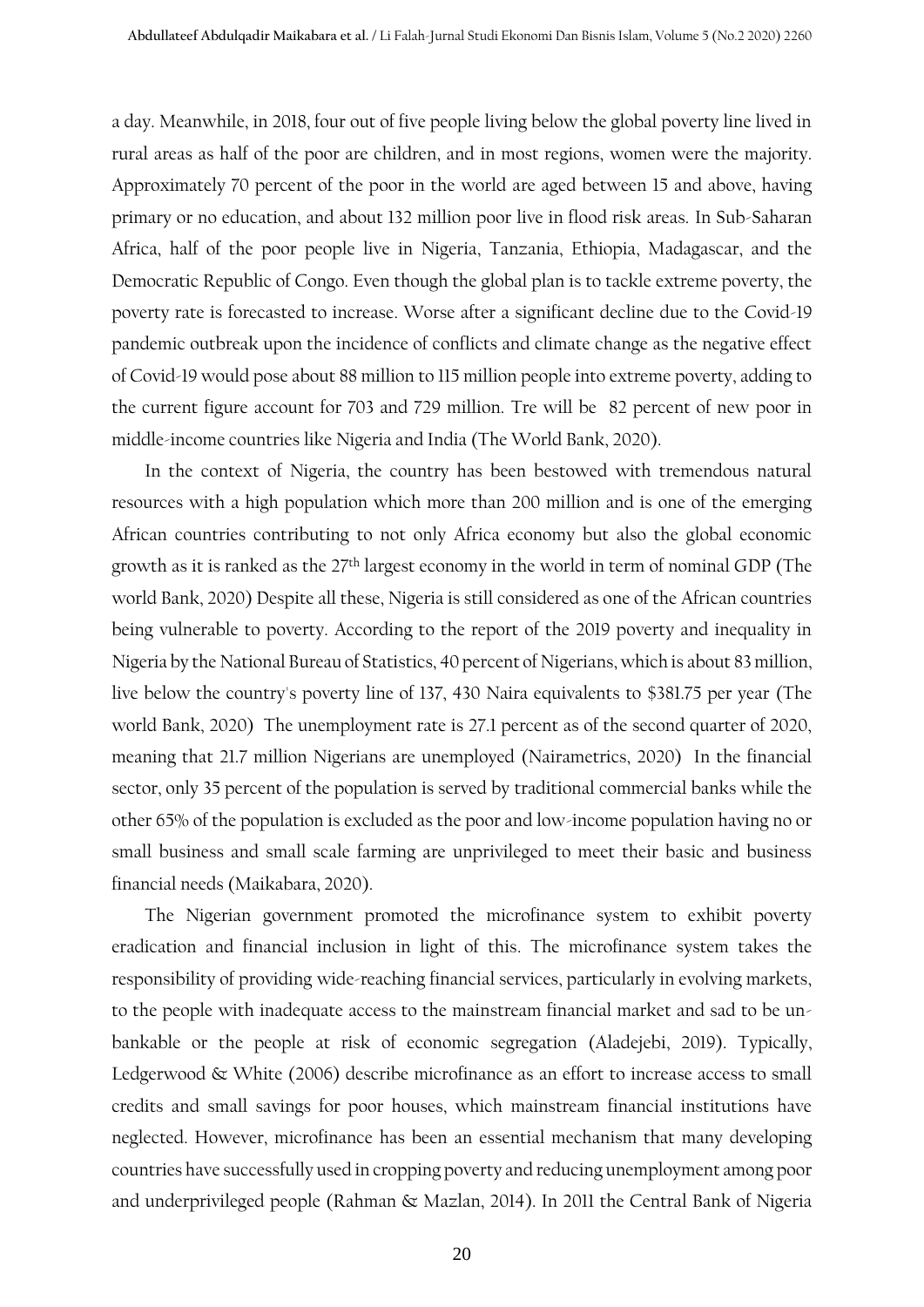(CBN) enacted regulatory and supervisory guidelines for Microfinance Banks in Nigeria, amended in 2012. In March 2020, this guideline was again amended and replaced by the guidelines for regulation and supervision of Microfinance Banks in Nigeria (S.P.A. Ajibade & Co. Resources, 2020; CBN, 2020) Since 2011, many Microfinance Banks have been registered across Nigeria and provided financial services to underprivileged people in all 774 local governments of Nigeria (Okpara, 2010). As of December 2019, the CBN has licensed a total number of 913 Microfinance Banks to serve societal and economic development and financially support small and medium businesses (CBN, 2019).

Despite having many microfinance banks, the percentage of the poor people and small businesses that are financially supported is still small as many studies revealed that the microfinance banks do not significantly finance poor low-income groups and small business owners (Muhammad T & Mamman D., 2017; Maikabara, 2020; Maikabara A.A, Aderemi A.M.R & Maulida S., 2020) Many Nigerian Muslims cannot have access to micro-financing schemes to meet their basic and business financial needs and promote their religious faith and values. Out of the 913 microfinance banks licensed by the CBN, only a few banks are Islamic such as Albarakah Microfinance Bank, Tijarah Microfinance Bank, and some other conventional Microfinance banks offering Islamic windows (Maikabara, 2020).

In this essence, Islamic microfinance is an ethical financial institution that focuses on unprivileged or less privileged unbanked poor individuals, low-income earners, small businesses excluded by formal commercial banks microfinance banks due to their lack of creditworthiness. All the groups are financially included in the Islamic microfinance schemes and served based on their demographic characteristics ranging from gender, age, marital status, region area, religion, occupation, and monthly income. It is worth mentioning that Islamic finance, in general, accommodates all segments of society irrespective of their religious affiliation and ethnicity. Notably, many studies conducted on some geographical zones in Nigeria have shown the strong significant prospect and impact of Islamic microfinance on socio-economic development in Nigeria as it has contributed to poverty eradication and improved the household income and children education as well as it has the prospect of creating jobs (Muhammad A.D & Muhammad A., 2013; Muhammad T & Mamman D., 2017; Maikabara, 2020; Maikabara A.A, Aderemi A.M.R & Maulida S., 2020).

However, despite that many rigorous studies have been conducted investigating the role of Islamic microfinance on socio-economic development, only a few studies have mainly assessed the demographic differences in the perception of microfinance beneficiaries towards Islamic microfinance, one of which is the study of Maikabara (2020) that investigated in the differences in the beneficiaries' perception towards Islamic microfinance in terms of the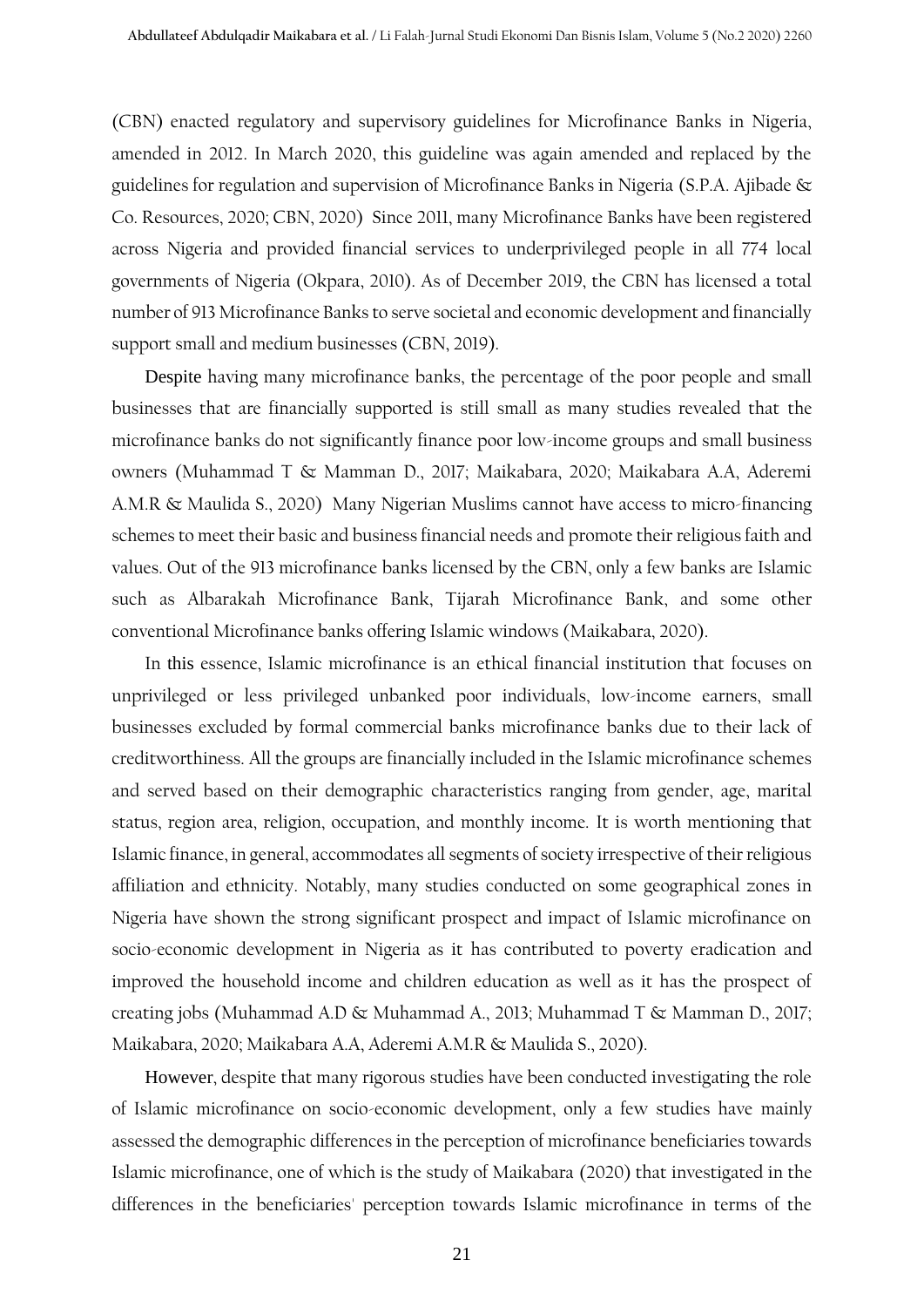gender, occupation, and religion. This study aims to fill this research gap by examining the differences in microfinance beneficiaries' perceptions of Islamic microfinance based on their demographic characteristics. The research is organized as follows. Section 2 presents a literature review on the concept of microfinance and its historical background. Section 3 addresses the research method used in achieving the research objective as it highlights the instrument of data collection, data analysis approach, and presentation of the respondents' profile. Section 4 represents the research results and analytical discussion. Lastly, section 5 concludes the research.

#### **2. Literature Review**

#### **2.1 Concept of Microfinance and its Practices**

Over the decades, the concept of microfinance has experienced an in-depth operational conceptualization due to its organic manner as a financial norm embedded with a sophisticated ecosystem having comprised of inter-dimensional financial paradigms and schemes. According to Otero (1999), Microfinance is an institution that aims at providing financial services for low-income citizens and self-employed people who have no access to financial services. Interestingly, these financial services include credit and saving, other forms of financial services, payment services, and insurance. Microfinance is a financial improvement method that encompasses offering financial services, to low-income customers, via institutions where the market fails to offer proper services (Michael, 2008). Typically, Ledgerwood & White (2006) describe microfinance as an effort to increase access to small credits and small savings for poor houses, which mainstream financial institutions have neglected. However, microfinance has been an essential mechanism that many developing countries have successfully used in cropping poverty and reducing unemployment among poor and underprivileged people (Rahman & Mazlan, 2014). It has also been noted that microfinance services have added to accomplishing several Millennium Development Goals' objectives (MDGs), comprising poverty mitigation via income generation (Basu, Roy, & Karmokar, 2020). Thus, the core objective of the microfinance segment is to empower the underprivileged fellows of society financially and nurture Sustainable Development (Nor, 2019).

More comprehensively, The microfinance system takes the responsibility of providing financial services wide-reaching, particularly in evolving markets, to the people with inadequate access to the mainstream financial market and sad to be un-bankable or the people who are at risk of financial segregation (Aladejebi, 2019). The segment concentrates mostly on low-money services and products, easy access to financial mechanisms, simple primary procedures, and structured return assurances (Saeed, 2019). Underprivileged clients seek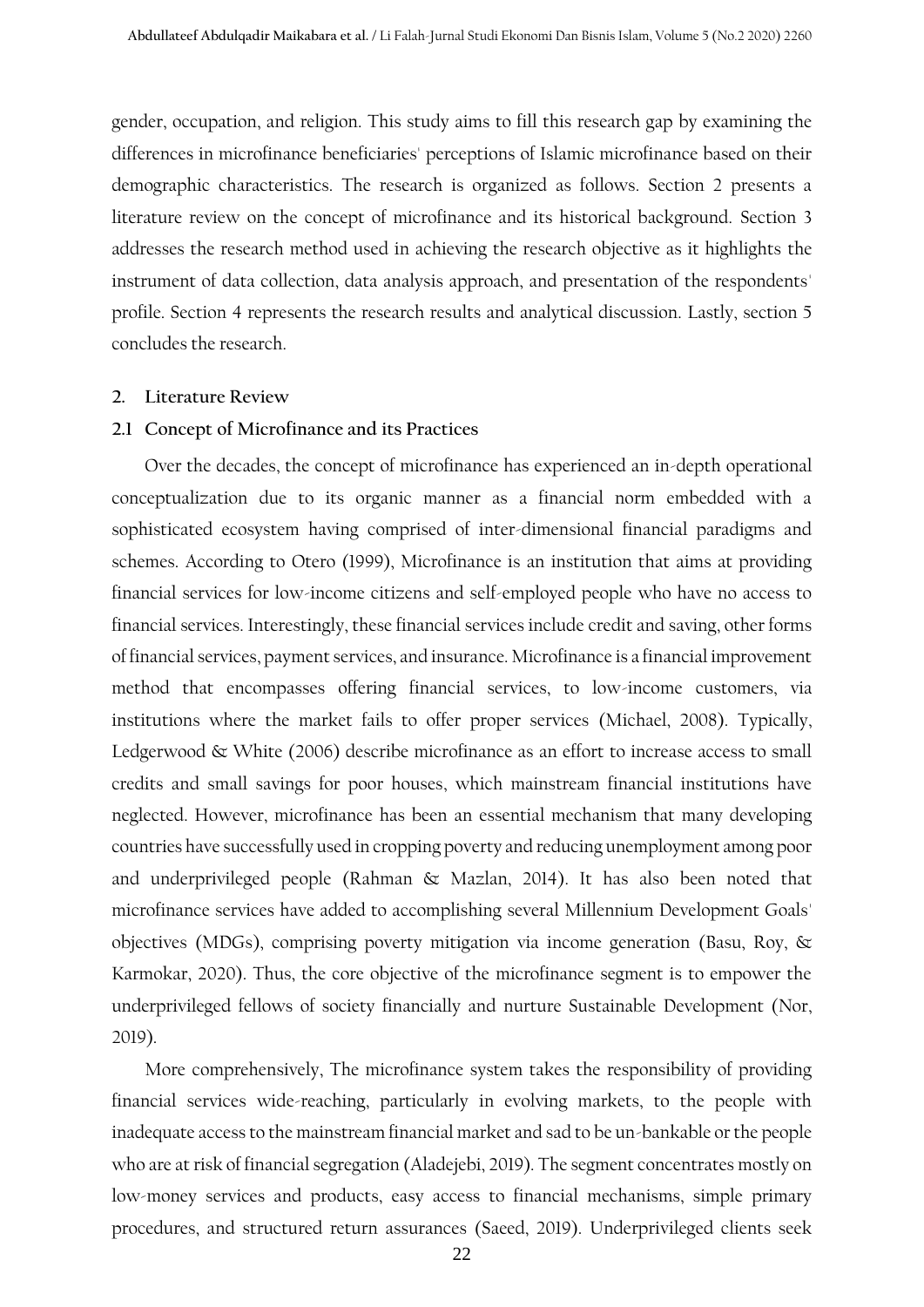microfinance to solve basic needs, personal emergencies, or the expansion of a small business, among others(Kumari, Azam, Khalidah, & Candidate, 2019). However, according to Obaidullah (2008), as cited in (Maikabara, Aderemi, & Maulida, 2020), microfinance's major components are based on people's necessity to include micro-savings, micro-equity, microcredit, microinsurance, and micro-transfer.

Micro-savings provide microfinance that makes underprivileged people preserve money and other valuable substances and earn interest (A. A. Babajide, 2016). It allows a bunch sum to be enjoyed upcoming interchange for a sequence of savings made now (Michael Ayertey, 2008). On the other hand, microcredit provides small loans to self-employed people who are underprivileged and poor enough to qualify for mainstream financial institution loans because they cannot provide physical collateral. (Al-Shami, Majid, Mohamad, & Rashid, 2017). Specifically, in developing countries, micro-credit allows underprivileged people to participate in self-employment ventures and businesses that make earnings, allowing them to build their level of material living and their families by themselves (Michael, 2008).

Contrarily, Islamic microfinance is an Islamic form of microfinance that provides financial services to underprivileged poor and low-income earners who are un-bankable because they are completely or fractionally excepted in the conventional microfinance system from exercising financial services due to their low economic position (Maikabara, 2020). However, there are several differences that distinguish Islamic microfinance from its conventional counterpart in both operation and scheme, such as religious elements, sources of funds, instruments, and ethical norms (Maikabara, Aderemi, & Maulida, 2020). Islamic microfinance is a financial institution that maneuvers two missions: social and financial intermediation. Islamic microfinance is similarly a missionary organization that conveys a spiritual duty (Wediawati, Effendi, Herwany & Masyita, 2018). Additionally, this duty is revealed in the spiritual intermediary movement to educate the people and spread the practices and ethics of Shari'ah, hence that they are expansively understood and practiced by all participants (Wulandari, Kassim, Sulung & Putri, 2016).

#### 2.2 Historical Background of Microfinance in Nigeria

Historically, the modern microfinance idea can be traced back to the 1970s when the Grameen Bank in Bangladesh, founded by the renowned pioneer Muhammad Yunus, was established (Maikabara et al. to help poor women (Michael, 2008). Remarkably, for the success of the Grameen microcredit scheme, the 1980s onwards, several governmental and non-governmental groups from corner to corner of the globe worked concerning the reproduction of the initiative because of its remarkable impact on the welfare of society (Nor,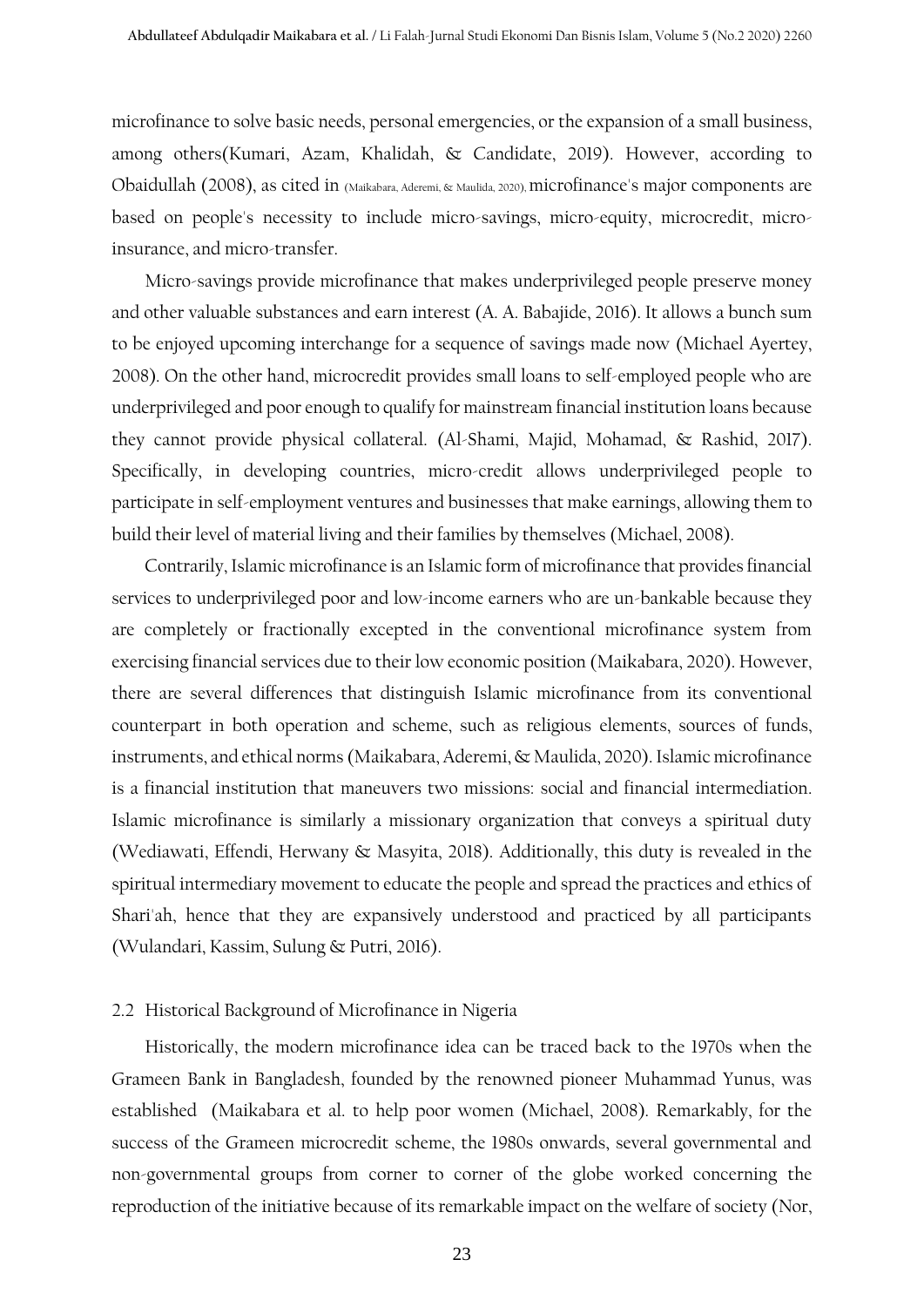2019), Microfinance institution such as FINCA (Foundation for International Community Assistance) and ACCION (Americans for Community Cooperation in Other Nations) grasped to hold the market and extended through Latin America(Saeed, 2019). Subsequently, succeeding in these initial organizations' success, other microfinance institutions took off across the emerging world (Rahman & Mazlan, 2014), including Africa (Mutalima, 2015).

Successively, in Nigeria, the practice of microfinance has been in existence for more than five decades. However, the initial years' operation was an unofficial organization (Alaro & Alalubosa, 2019). As noted by Babajide (2011), Microfinance has been practiced in Nigeria as far as before the Central Bank of Nigeria began the announcement of microfinance banking. According to him, some organizations have been offering credit to the rural-urban poor and low-income earners, such as traditional ROSCAs (Rotating Savings and Credit Association) or formal SHGs (Self-help groups). And their other forms are referred to with different names based on various Nigerian languages; Hausa calls it Adashi while Yoruba and Igbo refer to it as Ajoor Esusu and Uto or Isuzu that respective (Maruf, 2013).

Subsequently, After some years, taking the first step into formalizing the previous informal application of microfinance services, CBS (Community Banks) was established. Still, due to numerous inadequacies and regulatory frameworks, it wasn't live long enough before it was closed down (Alaro & Alalubosa, 2019). Instead, the first microfinance banks (MFBs) were introduced in several parts of the country to serve the poor and low-income people (Jenyo & Adebayo, 2014). To enhance financial services to flow to MSMEs (Micro, Small, and medium enterprises) across the country in December 2005, Nigeria's Federal government laid down some regulatory framework. It established new policies for microfinance (Abiola, 2011). In 2012, the Central Bank of Nigeria also enacted regulatory and supervisory guidelines for microfinance banks in Nigeria, which has just been revised and repealed by newly drafted guidelines for the regulation and supervision of Microfinance Banks in the country implemented in April 2020 (S.P.A. Ajibade & Co. Resources, 2020; CBN, 2020) Comparatively, apart from the regulatory guidelines covering non-interest financial services, in 2017, the CBN enacted the Guidelines for the Regulation and Supervision of Non-Interest Microfinance Banks in Nigeria (Ishaaq El-Mubarak, A.M.O., Mustapha, Z., Mohamed, A.M.T. & Ibrahim, G., 2020) Since 2011, a total sum number of Microfinance Banks has been registered across Nigeria and providing services for underprivileged people in all 774 local governments of Nigeria (Okpara, 2010). As of December 2019, the CBN has licensed a total number of 913 Microfinance Banks to serve the societal and economic development and financially support small and medium businesses (CBN, Licensed Microfinance Banks (Mfbs) In Nigeria As At December 31, 2019 , 2019) Despite having many microfinance banks, the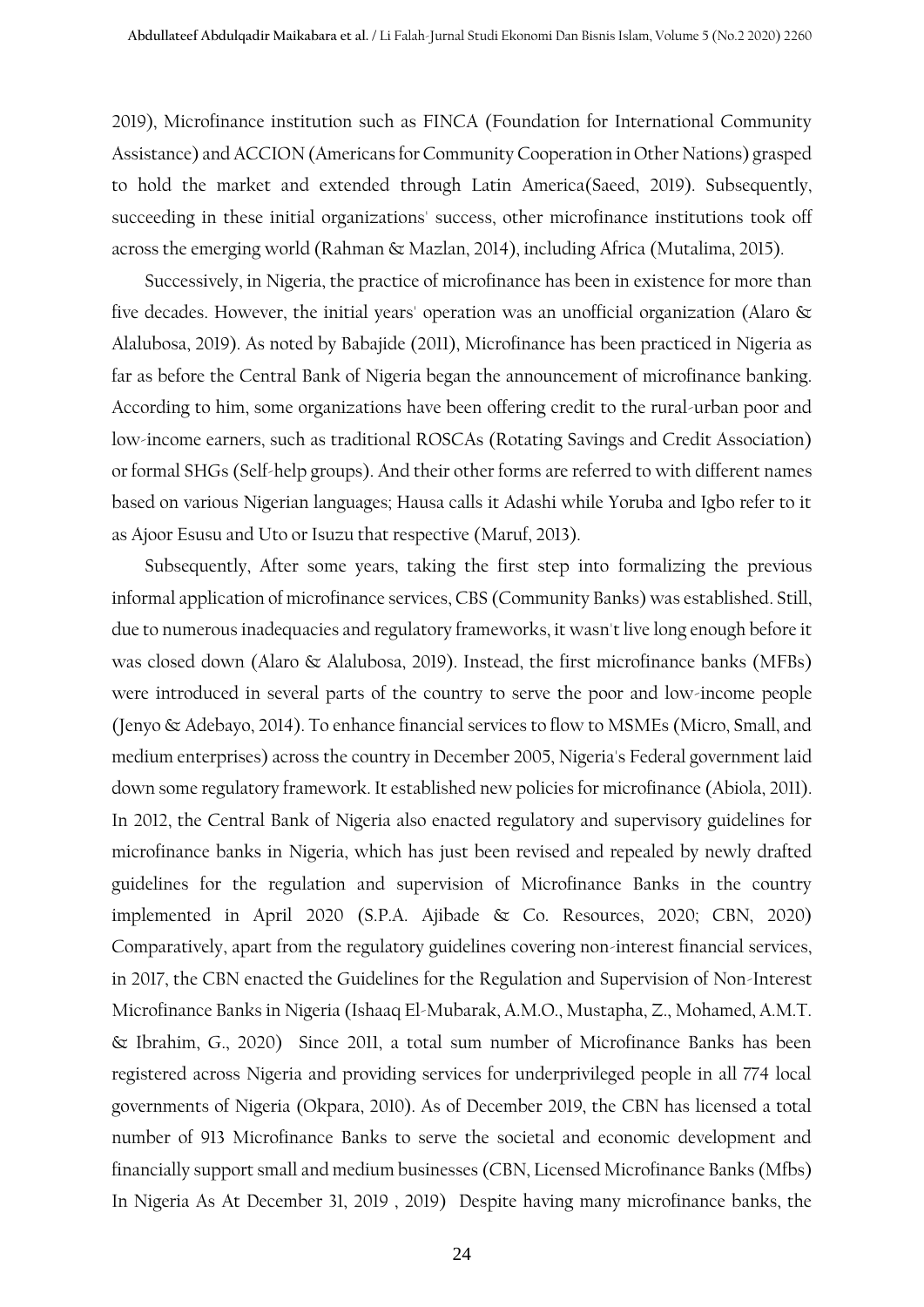percentage of the poor people and small businesses that are financially supported is still small as many studies revealed that poor low-income groups and small business owners are not significantly financed by the microfinance banks (Muhammad T & Mamman D., 2017; Maikabara, 2020; Maikabara A.A, Aderemi A.M.R & Maulida S., 2020) Besides, out of the licensed Microfinance Banks, only a very few are either fully fledge Islamic Microfinance Banks or operating Islamic windows providing Islamic financial products under the conventional microfinance banks. This finding implies that even though the Muslim population is the majority in the country, there is a shortage of micro-financial institutions aiming to finance Muslims as a religious way of promoting their faith and values, which prohibited non-halal business activities and interest-bearing financing.

#### **3. Research Method**

This study examines the differences in the selected demographic characteristics of the study sample, the beneficiaries of the conventional microfinance banks in Kwara state. In light of this, primary and secondary data were used as the former attributes an empirical data collection from the beneficiaries. However, the latter reviewed the previous literature on the concept of microfinance and its operational background in Nigeria as research articles, books, and related materials were reviewed.

#### 3.1 Instrument of Data collection and procedure

The study used a questionnaire survey as a convenience sampling technique was adopted in collecting empirical data from the beneficiaries of the conventional microfinance banks in Kwara State of Nigeria, which is statistically considered to be one of the northern-Nigerian geographical areas having more than 60% poverty rate compared to the southern part of the country. The justification for adopting convenience sampling was due to the infinity and unknown population of the beneficiaries across the state and the convenience of getting reliable and sufficient data through the sampling technique as presumed by many researchers. For this, the researchers randomly selected 400 samples. The data collected from 450 questionnaires were distributed to the state's microfinance beneficiaries. This method was used to ensure an accurate sample size of the study.

#### 3.2 Data Analysis

Descriptive frequency and percentage analysis were used to report the respondents' statistical findings of the respondents' demographic characteristics. Meanwhile, the independent sample t-test and one-way ANOVA were used to inform the demographic variables' statistical differences. The data analysis was used to achieve the objective aims of the study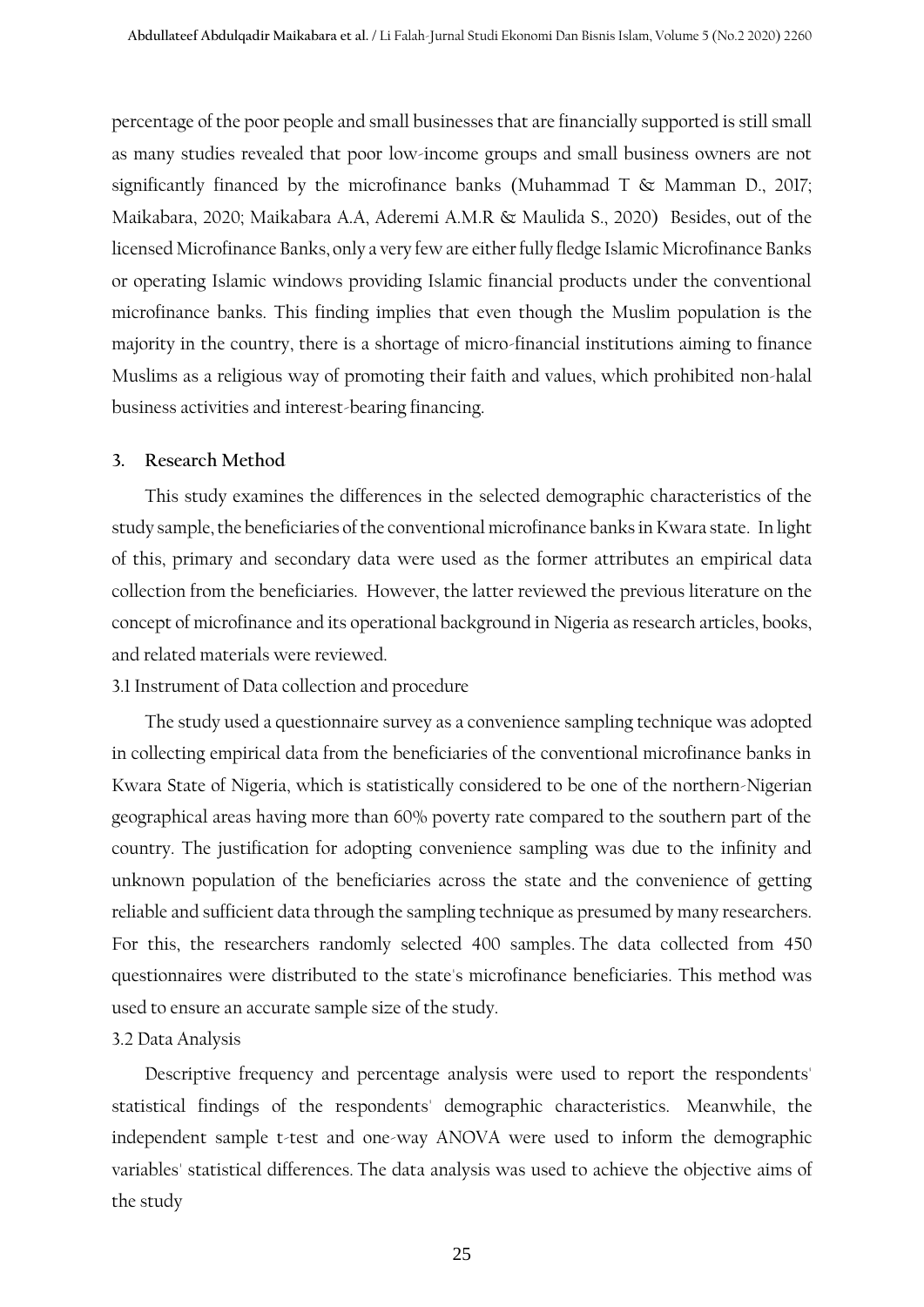## 3.3 Research Hypothesis

As this study sought to investigate the demographic differences in the perception of

microfinance beneficiaries towards Islamic microfinance, the following hypotheses were predicted:

As this study sought to investigate the demographic differences in the perception of microfinance beneficiaries towards Islamic microfinance, the following hypotheses were predicted:

H01: There is no significant difference between the gender of microfinance beneficiaries and their perception of Islamic microfinance.

H02: There is no significant difference between the age of microfinance beneficiaries and their perception of Islamic microfinance.

H03: There is no significant difference between the marital status of microfinance beneficiaries and their perception of Islamic microfinance.

H04: There is no significant difference between the religion of microfinance beneficiaries and their perception of Islamic microfinance.

H05: There is no significant difference between the region of microfinance beneficiaries and their perception of Islamic microfinance.

H06: There is no significant difference between the education level of microfinance beneficiaries and their perception of Islamic microfinance.

H07: There is no significant difference between the occupation of microfinance beneficiaries and their perception of Islamic microfinance.

H08: There is no significant difference between the monthly household income of microfinance beneficiaries and their perception of Islamic microfinance.

| Table 1. Profile of the Respondents |                  |                       |                      |                                     |  |  |  |  |
|-------------------------------------|------------------|-----------------------|----------------------|-------------------------------------|--|--|--|--|
|                                     | <b>Frequency</b> | Percent               | <b>Valid Percent</b> | <b>Cumulative</b><br><b>Percent</b> |  |  |  |  |
| <b>Gender</b>                       |                  |                       |                      |                                     |  |  |  |  |
| <b>Male</b>                         | 193              | 48.3                  | 48.3                 | 48.3                                |  |  |  |  |
| <b>Female</b>                       | 207              | 51.7                  | 51.7                 | 100.0                               |  |  |  |  |
| <b>Total</b>                        | 400              | 100.0                 | 100.0                |                                     |  |  |  |  |
|                                     |                  | Age                   |                      |                                     |  |  |  |  |
| 18-30                               | 176              | 44.0                  | 44.0                 | 44.0                                |  |  |  |  |
| 31-35                               | 82               | 20.5                  | 20.5                 | 64.5                                |  |  |  |  |
| 35-40                               | 91               | 22.8                  | 22.8                 | 87.3                                |  |  |  |  |
| $45 - 60$                           | 46               | 11.5                  | 11.5                 | 98.8                                |  |  |  |  |
| 60 and above                        | 5                | 1.3                   | 1.3                  | 100.0                               |  |  |  |  |
| <b>Total</b>                        | 400              | 100.0                 | 100.0                |                                     |  |  |  |  |
|                                     |                  | <b>Marital Status</b> |                      |                                     |  |  |  |  |
| <b>Single</b>                       | 133              | 33.3                  | 33.3                 | 33.3                                |  |  |  |  |
| <b>Married</b>                      | 260              | 65.0                  | 65.0                 | 98.3                                |  |  |  |  |
| <b>Divorce</b>                      | 6                | 1.5                   | 1.5                  | 99.8                                |  |  |  |  |
| <b>Widow/Widower</b>                |                  | .3                    | .3                   | 100.0                               |  |  |  |  |
| <b>Total</b>                        | 400              | 100.0                 | 100.0                |                                     |  |  |  |  |
| <b>Religion</b>                     |                  |                       |                      |                                     |  |  |  |  |
| <b>Islam</b>                        | 313              | 78.3                  | 78.3                 | 78.3                                |  |  |  |  |
| <b>Christianity</b>                 | 83               | 20.8                  | 20.8                 | 99.0                                |  |  |  |  |
| <b>Traditional</b>                  | 4                | 1.0                   | 1.0                  | 100.0                               |  |  |  |  |
| <b>Total</b>                        | 400              | 100.0                 | 100.0                |                                     |  |  |  |  |

3.4 Profile of the respondents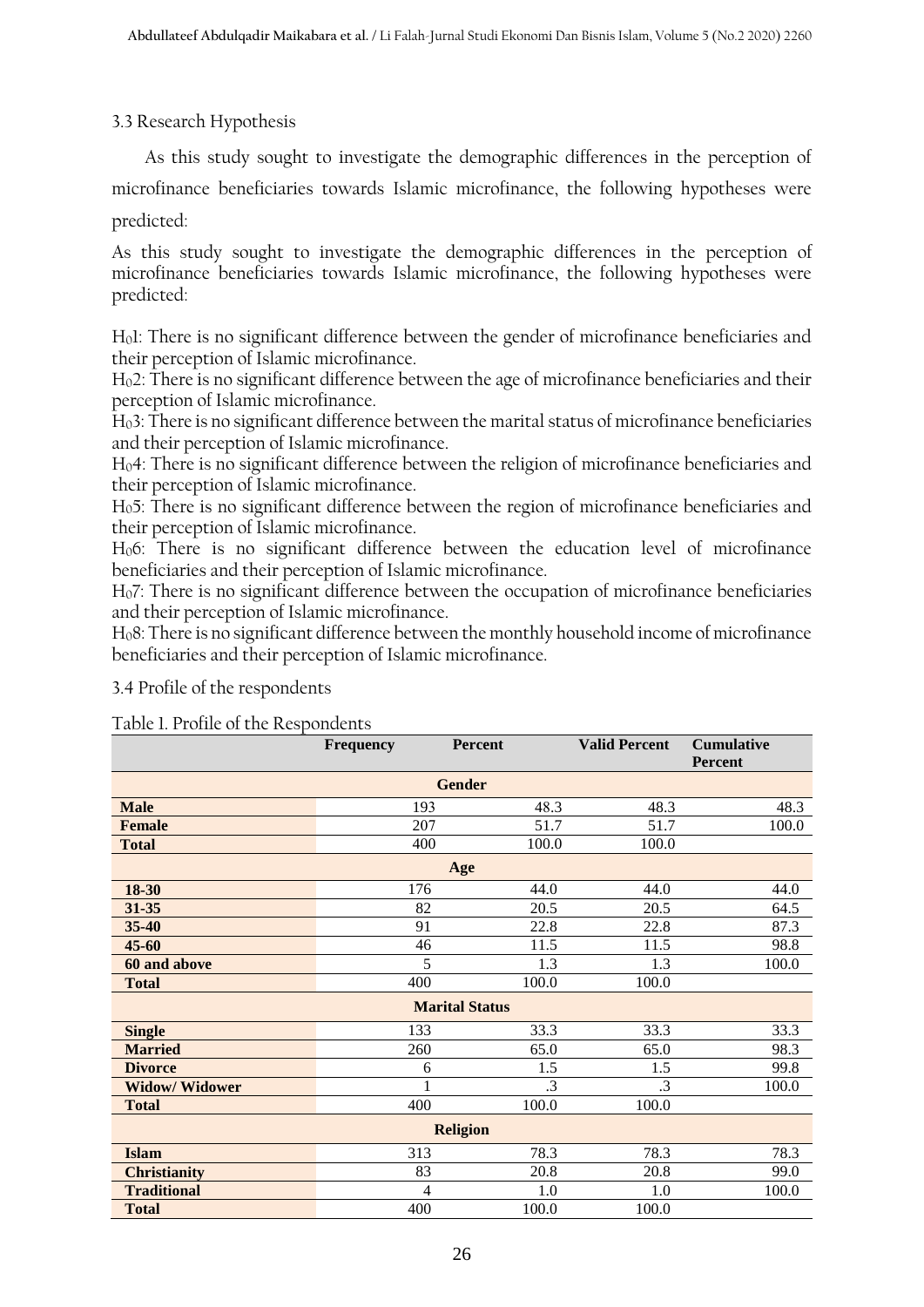| <b>Region Area</b>             |                                 |       |       |       |  |  |  |
|--------------------------------|---------------------------------|-------|-------|-------|--|--|--|
| <b>Rural</b>                   | 92                              | 23.0  | 23.0  | 23.0  |  |  |  |
| <b>Urban</b>                   | 308                             | 77.0  | 77.0  | 100.0 |  |  |  |
| <b>Total</b>                   | 400                             | 100.0 | 100.0 |       |  |  |  |
|                                | <b>Educational Level</b>        |       |       |       |  |  |  |
| <b>High school</b>             | 32                              | 8.0   | 8.0   | 8.0   |  |  |  |
| <b>Diploma/NCE</b>             | 195                             | 48.8  | 48.8  | 56.8  |  |  |  |
| <b>Degree</b>                  | 163                             | 40.8  | 40.8  | 97.5  |  |  |  |
| <b>Master and above</b>        | 10                              | 2.5   | 2.5   | 100.0 |  |  |  |
| <b>Total</b>                   | 400                             | 100.0 | 100.0 |       |  |  |  |
|                                | <b>Occupation</b>               |       |       |       |  |  |  |
| <b>Civil servant</b>           | 238                             | 59.5  | 59.5  | 59.5  |  |  |  |
| <b>Businessman/woman</b>       | 138                             | 34.5  | 34.5  | 94.0  |  |  |  |
| <b>Both</b>                    | 24                              | 6.0   | 6.0   | 100.0 |  |  |  |
| <b>Total</b>                   | 400                             | 100.0 | 100.0 |       |  |  |  |
|                                | <b>Monthly Household Income</b> |       |       |       |  |  |  |
| Less than $\mathbb{N}5,000$    | 37                              | 9.3   | 9.3   | 9.3   |  |  |  |
| N5,000-9,999                   | 31                              | 7.8   | 7.8   | 17.0  |  |  |  |
| N10,000-19,999                 | 66                              | 16.5  | 16.5  | 33.5  |  |  |  |
| N20,000-29,999                 | 84                              | 21.0  | 21.0  | 54.5  |  |  |  |
| N <sub>30</sub> ,000 and above | 182                             | 45.5  | 45.5  | 100.0 |  |  |  |
| <b>Total</b>                   | 400                             | 100.0 | 100.0 |       |  |  |  |

According to the respondents' statistical data, as illustrated in Table 1, most respondents are female (207-51.7%), which is slightly more than the male respondents (193-48.3%). The respondents aged 18 to 30 high dominate participation in this study (176-44.0%), whereas the least are the respondents whose ages range from 60 and above (.5-1.3%). Interestingly, married respondents constitute a significant part of the survey (260-65.0%), while widows or widows are the least and only amount for (1/.3%). However, the findings indicated positive and meaningful implications, as most respondents are Muslims (313-78.3%). The urban respondents also dominate the survey participation (308-77.0%), while the rural respondents are the least (92-23.0%). Most of the respondents are Diploma or NCE holders (195-48.8%), closely followed by degree holders, while holders of Master's or above take a tiny part of the survey (10-2.5%). Since the respondents are stipulated to have an occupation, the primary response falls within the civil servant respondents (238-59.5%), followed by the businessman and businesswoman respondents (138.34.5%) as those who both civil servant and business are tiny (24/6.0%). Lastly, most respondents have a monthly household income ranging from ₦30,000 and above (182/45.5%). In comparison, the least are respondents whose income falls relatively between ₦5,000-9,999 (31/7.8%), which is slightly different from those with less than ₦5,000 as their monthly income (37/9.3%).

#### **4. Result and Discussions**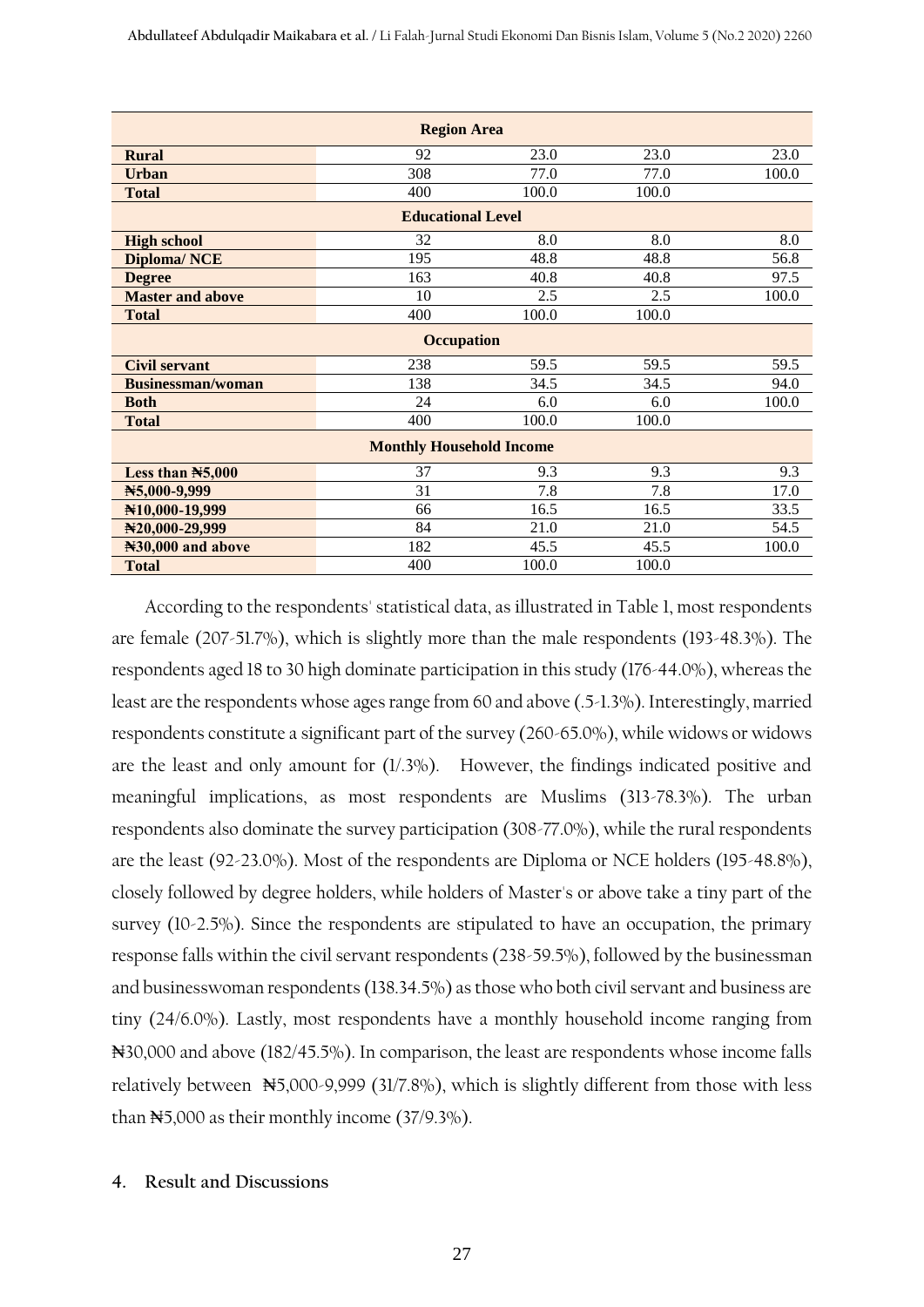The study aims to examine a statistical difference in the perception of microfinance banks' beneficiaries towards Islamic microfinance and its operation to articulate and segment their financial needs and how critically and potential can be supported through Islamic microfinance schemes based on their demographic characteristics. In light of this, an independent sample t-test was used in analyzing the demographic differences in terms of their gender and region area where their patronized microfinance bank is situated. One-way ANOVA was also adopted to analyze the differences in terms of the beneficiaries' age, marital status, religion, education level, occupation, and monthly household income.

|            | Table 2. Gender Group Statistics |     |         |         |                                       |
|------------|----------------------------------|-----|---------|---------|---------------------------------------|
|            | Gender of the respondent         |     | Mean    |         | <b>Std. Deviation Std. Error Mean</b> |
| <b>IMF</b> | Male                             | 193 | 43.3212 | 5.60324 | .40333                                |
|            | <b>Female</b>                    | 207 | 43.5604 | 5.91813 | 41134                                 |

| Tapic 9. I Research Equality of Medits (Octivel) |               |                 |   |           |                              |        |                                         |                 |        |
|--------------------------------------------------|---------------|-----------------|---|-----------|------------------------------|--------|-----------------------------------------|-----------------|--------|
|                                                  | Levene's Test | for Equality of |   |           |                              |        |                                         |                 |        |
|                                                  | Variances     |                 |   |           | t-test for Equality of Means |        |                                         |                 |        |
|                                                  |               |                 |   |           |                              |        |                                         | 95%             |        |
|                                                  |               |                 |   |           |                              |        |                                         | Confidence      |        |
|                                                  |               |                 |   |           |                              |        |                                         | Interval of the |        |
|                                                  |               |                 |   |           | $Sig. (2-Mean)$              |        | <b>Std. Error Difference</b>            |                 |        |
|                                                  | F             | Sig.            | T | Df        |                              |        | tailed) DifferenceDifferenceLower Upper |                 |        |
| <b>IMFEqual</b>                                  | 1.515         | .219            |   | $-414393$ | .679                         | .25086 | .83331                                  |                 | .89558 |
| variances                                        |               |                 |   |           |                              |        |                                         | 1.37387         |        |
| assumed                                          |               |                 |   |           |                              |        |                                         |                 |        |
| Equal                                            |               |                 |   |           | $-.415397.904.678$           | .25086 | .83089                                  |                 | .89341 |
| variances not                                    |               |                 |   |           |                              |        |                                         | 1.37169         |        |
| assumed                                          |               |                 |   |           |                              |        |                                         |                 |        |

Table 3. T-test for Equality of Means (Gender)

The findings of the gender group statistics of means and standard deviation, as illustrated in Table 1. indicated that the mean and standard deviation scores of male respondents seems to be in accordance as the standard deviation is closer to the mean (m=43.3212, SD= 5.60324) and the female scores (m=43.5604, SD= 5.91813) even though the female beneficiaries seems to be patronizing microfinance banks than the male. Meanwhile, Levene's test for equality of variance based on Table 3. also indicated no statistically significant difference in their perception towards Islamic microfinance with a p-value=.219 which was more significant than the alpha level of 0.05 as t= (-.414) df (393)=397.904, p=.219 with 95% confidence interval. The findings fail to reject the null hypothesis. The mean for males and females is not significantly different, so there is no statistically significant difference in Islamic microfinance perception. Based on the findings, it can be concluded that the female respondents, as the primary beneficiaries of the conventional microfinance banks, seem to have almost similar perceptions towards Islamic Microfinance. The findings correspond to the study of (Maikabara, 2020),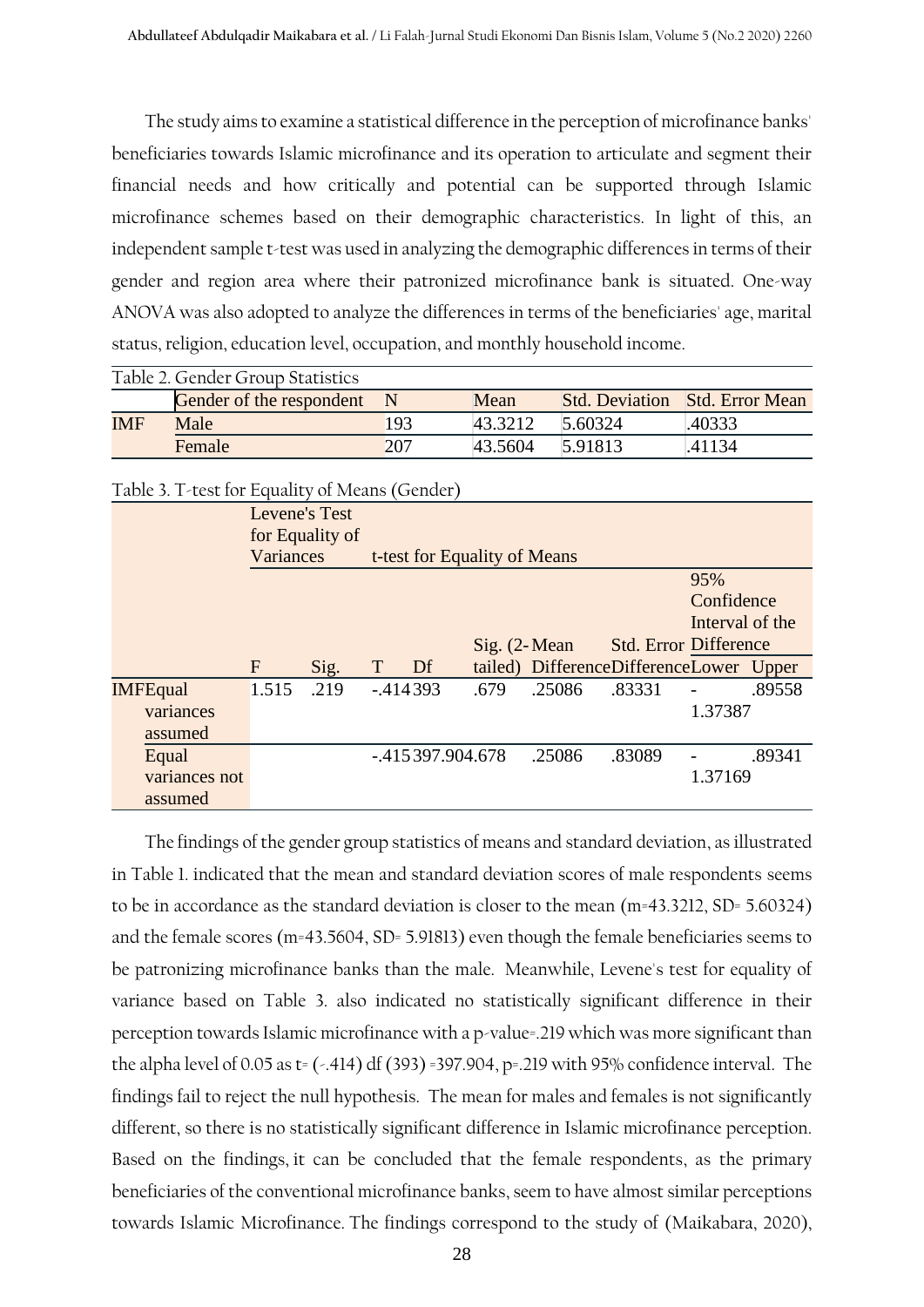which revealed no significant difference between male and female microfinance clients' perceptions towards Islamic microfinance. This study shows the insignificance of gender inequity fallacies that behold and trigger their contribution to sustainable socio-economic development. , in light of this, Islamic microfinance, thus, has a great potential role in achieving the objectives of Sharia and the global sustainable development goals by empowering women with exclusive entrepreneurial and management skills needed for facilitating their small-medium businesses and collectively contributing to the country's socio-economic development.

|     | Table 4. Regional group Statistics |     |             |                            |                   |
|-----|------------------------------------|-----|-------------|----------------------------|-------------------|
|     | <b>Region area the</b>             |     |             |                            | <b>Std. Error</b> |
|     | respondent is living in            | N   | <b>Mean</b> | <b>Std. Deviation Mean</b> |                   |
| IMF | <b>Rural</b>                       | 92  | 43.8043     | 6.24630                    | .65122            |
|     | <b>Urban</b>                       | 308 | 43.3377     | 5.61608                    | .32001            |

| Table 5. Test for Equality of Means (Region) |                                                      |      |          |                  |        |                                           |              |                          |                 |
|----------------------------------------------|------------------------------------------------------|------|----------|------------------|--------|-------------------------------------------|--------------|--------------------------|-----------------|
|                                              | <b>Levene's Test</b><br>for Equality<br>of Variances |      |          |                  |        | <b>t-test for Equality of Means</b>       |              |                          |                 |
|                                              |                                                      |      |          |                  | Sig.   |                                           | Std.         | 95%<br><b>Confidence</b> | Interval of the |
|                                              |                                                      |      |          |                  | $(2 -$ | <b>Mean</b>                               | <b>Error</b> | <b>Difference</b>        |                 |
|                                              | F                                                    | Sig. | T        | Df               |        | tailed) Difference Difference Lower Upper |              |                          |                 |
| <b>IMFEqual</b>                              | 5.553                                                | .019 | .681 398 |                  | .496   | .46669                                    | .68510       |                          | 1.81355         |
| variances<br>assumed                         |                                                      |      |          |                  |        |                                           |              | .88018                   |                 |
|                                              |                                                      |      |          |                  |        |                                           |              |                          |                 |
| Equal                                        |                                                      |      |          | .643 137.870.521 |        | .46669                                    | .72560       |                          | 1.90143         |
| variances                                    |                                                      |      |          |                  |        |                                           |              | .96806                   |                 |
| not assumed                                  |                                                      |      |          |                  |        |                                           |              |                          |                 |

## **Table 5. Test for Equality of Means (Region)**

Table 4 shows that the urban region's microfinance beneficiaries have mean and standard deviation scores (m=43.3377, SD=5.61608) followed by the rural beneficiaries (m=43.8043, SD=6.24630). However, Levene's test for the equality of variance showed a statistically significant difference in their perceived value of Islamic microfinance with p-value(.019), which is higher than the alpha level of 0.05, resulting from  $t=(.681)$ , df  $(=398)=137.870$ , p=0.00 and a 95% confidence interval. Based on this, the null hypothesis was not rejected, so it can be concluded that there is no significant difference in the mean of the rural and urban regions, so there is no difference in the perception of microfinance beneficiaries towards Islamic microfinance. This study shows the necessity of promoting Islamic microfinance outreach in rural areas as the agrarian beneficiaries of microfinance bank services seem to have a very significant different perception of Islamic microfinance than urban segments that dominate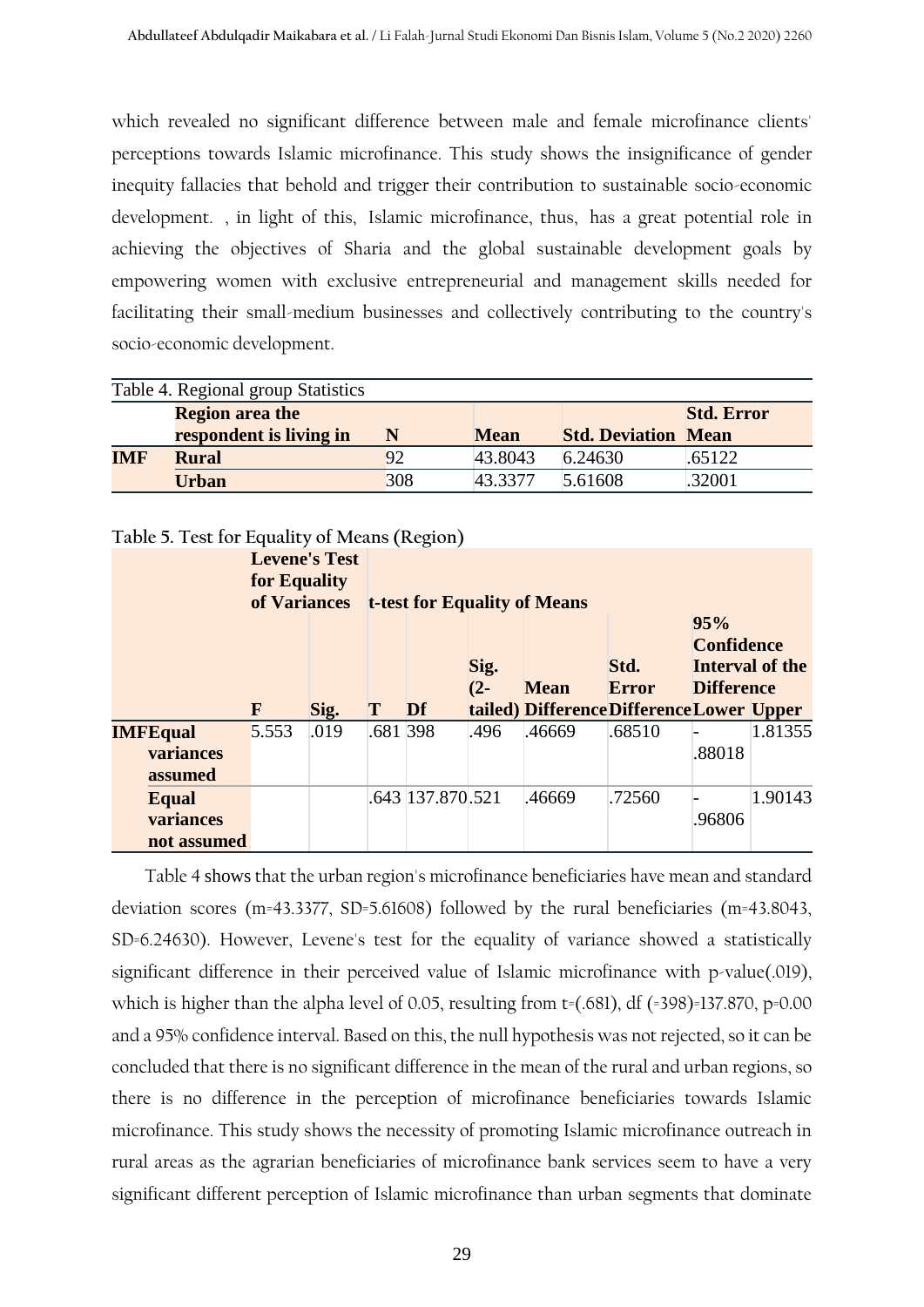formal commercial institutions and the social micro-financing institutions. This finding follows Maikabara (2020) study, which indicated a regional financial gap.

Meanwhile, there is a crucial need for financial support in the rural region where many remote villages are situated, and poverty is highly vulnerable as many poor individuals are in desperate need of basic financial amenities as well as those who are farmers with outstanding agricultural skills are hopeless due to absence or insufficient financial stand for sustaining their operation. Most of them find it difficult to financially support their children's education, which constitutes illiteracy and ignorance. The children either fall within no formal education or drop out status. In contrast, rural areas have remarkably contributed to economic development and social wellbeing through agriculture in the past decades. The policymakers are encouraged to employ collective measures in surveying the efficient operation of Islamic microfinance in the rural regions across the country, such as human capital empowerment and financial management skills to promote rural businesses and micro-agricultural financing using the Islamic microfinance instruments based on the beneficiaries' demographic, financial preference and productivity of their business projects and agricultural financial choices.

| <b>IMF</b>            |                   |     |                    |        |      |
|-----------------------|-------------------|-----|--------------------|--------|------|
|                       | Sum of Squares Df |     | <b>Mean Square</b> | F      | Sig. |
| <b>Between Groups</b> | 3334.181          |     | 833.545            | 13.662 | .000 |
| <b>Within Groups</b>  | 23977.279         | 393 | 61.011             |        |      |
| Total                 | 27311.460         | 397 |                    |        |      |

Table 6. Demographic Statistical Difference (Age)

Above Table 5, the variance findings showed that the beneficiaries' age constitutes a significant difference in their perception of Islamic microfinance as F (4,393) = 13.662, p= .000, which is <0.05. Based on this, the null hypothesis was rejected, and the alternative hypothesis was supposed. It can be concluded that there is a big significant difference in the perception of microfinance beneficiaries towards Islamic microfinance in terms of their age. It can be interpreted that many of the respondents falling under the age groups older than the young people whose ages range from 18 to 30 have zero or little knowledge about Islamic microfinance concepts and operations. This data dictates the significant difference in their perception compared to those who have proper knowledge about its operations; this might be due to their basic understanding of Islamic teachings embedded in the Islamic microfinance ecosystem. In addition, the financial privilege also constitutes the perception difference as the young people who dominated the patronage of microfinance banks have strong exposure and access to the products and operations of the banks as the promising creditworthy segment of the society with Hence, this revealed the issue of financial exclusion in microfinance system as proven in many studies. In light of this, Islamic microfinance has a financial inclusion tool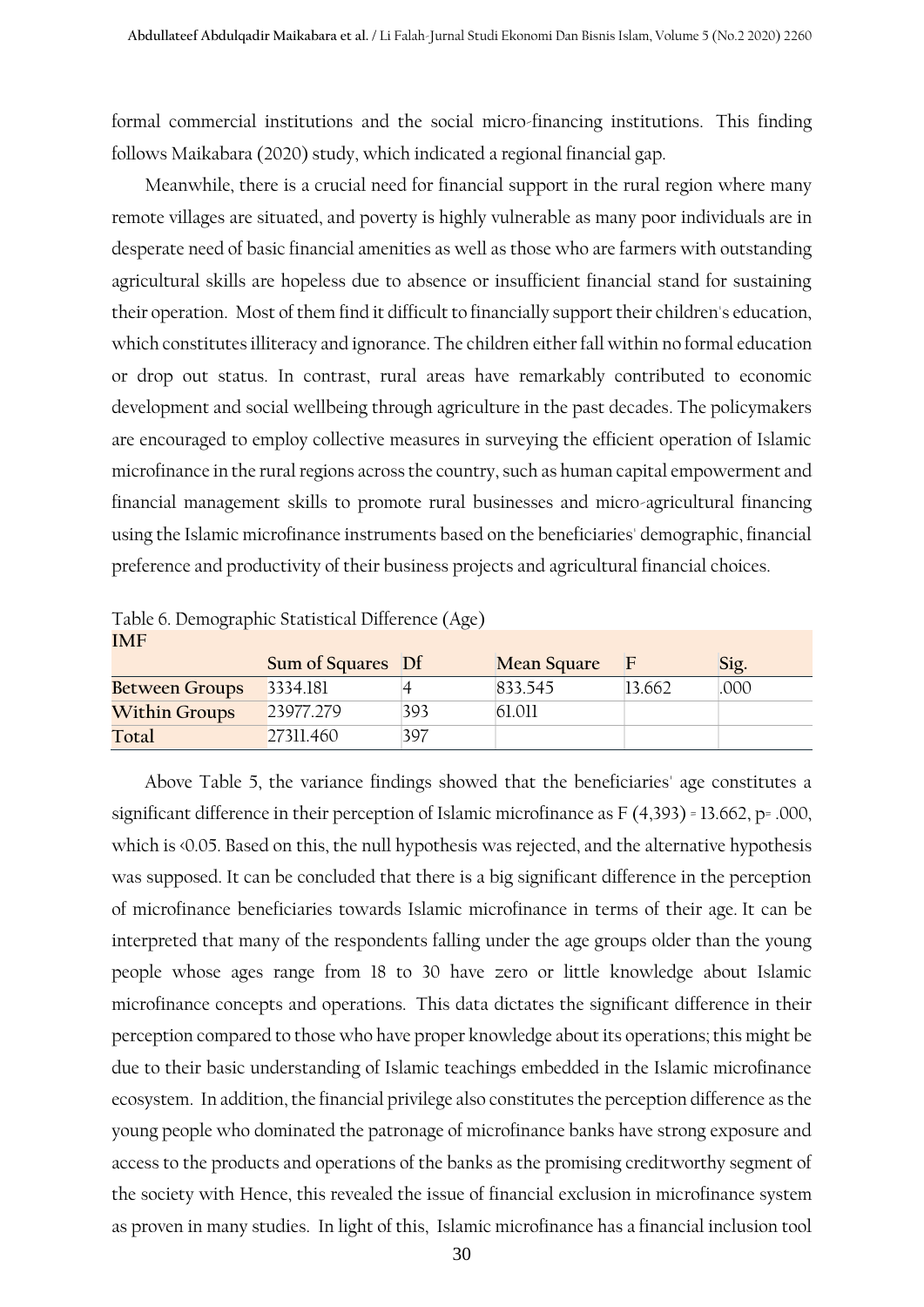that has a significant role to play in supporting all segments of society, be it creditworthy young group, poor or unbanked low income older people, all the age groups are financially included whereby they can be supported through the inter-dimensional instruments of Islamic microfinance ecosystem such as waqf, zakat, micro-takaful, wakalah, mudarabah and musharakah, all are structured based on their social, financial segment and ensure that they are financially independent and at the same time be productive assets to achieving sustainable socio-economic development.

| IMF                   |                          |     |                    |        |      |  |  |  |
|-----------------------|--------------------------|-----|--------------------|--------|------|--|--|--|
|                       | <b>Sum of Squares</b> Df |     | <b>Mean Square</b> |        | Sig. |  |  |  |
| <b>Between Groups</b> | 996.059                  |     | 332.020            | 10.731 | .000 |  |  |  |
| <b>Within Groups</b>  | 12252.731                | 396 | 30.941             |        |      |  |  |  |
| Total                 | 13248.790                | 399 |                    |        |      |  |  |  |

Table 7. Demographic Statistical Difference (Marital status)

Table 6 presents the statistical differences in respondents' perception of Islamic microfinance in terms of marital status using one-way ANOVA. The findings revealed a significant difference in their perception towards Islamic microfinance as the statistical results are F (3,396) =10.731, p-value=.000, which is <0.05. The null hypothesis that there is no statistically significant difference between the beneficiaries' marital status and their perception of Islamic microfinance was rejected. Based on the findings, the beneficiaries have different perceptions due to their knowledge about Islamic microfinance operations. Some of them have the privilege to be served by microfinance banks. They have been exposed to the financial schemes compared to those who are less privileged even though they might have basic Islamic values governing the Islamic microfinance system. Meanwhile, Islamic microfinance can serve all the marital groups following their financial needs, so it is imperative to orient all the groups about the financing schemes to facilitate their financial preferences.

Table 8. Demographic Statistical Difference (Religion) **IMF** 

|                       | Sum of Squares Df |     | <b>Mean Square</b> |      | Sig. |
|-----------------------|-------------------|-----|--------------------|------|------|
| <b>Between Groups</b> | 407.445           |     | 203.722            | 6298 | .002 |
| <b>Within Groups</b>  | 12841.345         | 397 | 32.346             |      |      |
| Total                 | 13248.790         | 399 |                    |      |      |

The findings indicated a significant difference between respondents' religion and their perception towards Islamic microfinance as the statistical analysis showed that F (2,397) =6.298, p-value =.002, which is <.005. The null hypothesis that there is no statistically significant difference was rejected. The findings are in line with many conceptual and empirical studies which revealed the myth and misconception about the philosophy of Islamic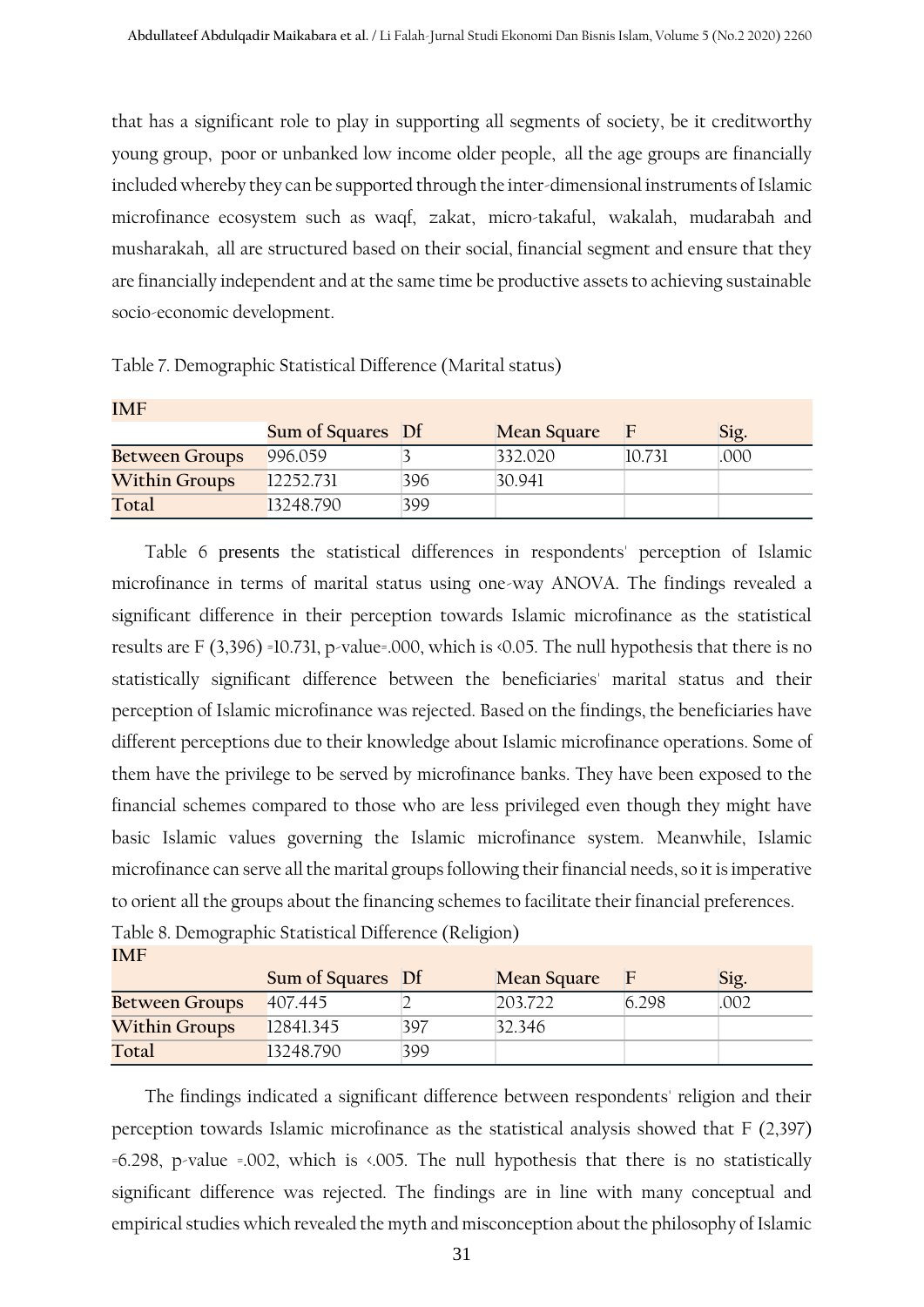finance in general, having presumed by non- Muslims as an Islamic based financial system that is mainly meant to serve Muslim financial needs, and they were so reluctant in engaging in Islamic banking and microfinance operations (Muhammad T & Mamman D., 2017; Maikabara, 2020; Maikabara A.A, Aderemi A.M.R & Maulida S., 2020) Also, due to a lack of expertise and knowledge in Islamic sciences, some Muslims seem to see it that way. At the same time, some of them, on the other hand, profoundly promoted it as a religious, financial system embedded with political ideologies using the name of Islam. This issue is even more powerful to trigger not only the growth of Islamic finance in the country but also the holy image of Islam as it will open a door for non-Muslims to pose a claimant of making an attempt to Islamize a multi-cultural and religious country like Nigeria and forcefully mandating Islamic ecosystem which is not contradictory to the teachings of Islam. All these issues would negatively affect the outreach and growth of Islamic finance across the country. However, it is crucial to employ training development measures at a micro level to tackle these issues by having the Islamic scholars, policymakers, finance practitioners, and journalists engage in exclusive training and seminars on Islamic science and industrial-related fields. At the macro level, the empowered bodies from the precious level will then disseminate and equip the general public with the true paradigms of every aspect of Islamic finance and affirm the philosophy of Islamic finance as a socio-economic norm and not as a religious and political domain and its great potential in serving all segment of society irrespective of their ethnic and religious affiliation.

Table 9. Demographic Statistical Difference (Education level) **IMF** 

|                       | Sum of Squares Df |     | <b>Mean Square</b> |       | Sig. |
|-----------------------|-------------------|-----|--------------------|-------|------|
| <b>Between Groups</b> | 601.544           |     | 200.515            | 6.278 | .000 |
| <b>Within Groups</b>  | 12647.246         | 396 | 31.937             |       |      |
| Total                 | 13248.790         | 399 |                    |       |      |

According to the Table, a significant difference was found in respondents' perception towards Islamic microfinance based on their education status as F (3,396) =6.278, p-value =0.00, which is <.005. The null hypothesis was rejected**.** It can be deduced that there is a tremendous significant difference in the perception of microfinance beneficiaries towards Islamic microfinance in terms of their educational level. According to the demographic findings, most microfinance beneficiaries are diploma/NCE and degree holders. The least are holders of high school and master certificates, which implies a possible difference in perception due to educational and financial literacy. The result translates that microfinance beneficiaries' academic status influences their perception of Islamic microfinance as most of them do not know the ecosystem of Islamic microfinance. However, there is a crucial need of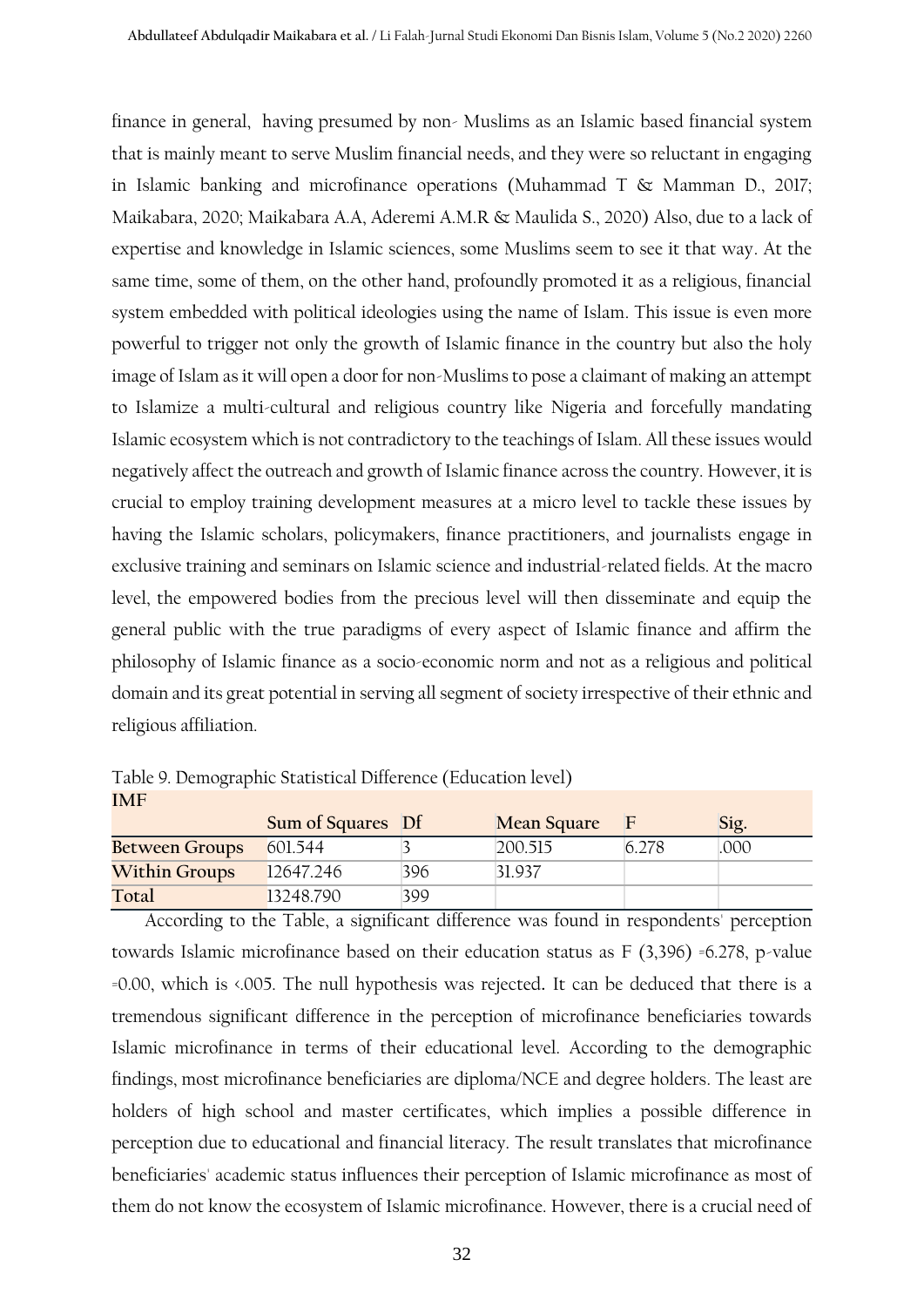raising awareness about its products and operations as well as sensitizing and uplifting their financial literacy; this would be a great measure for Islamic microfinance to facilitate and promote education as many studies indicated that Islamic microfinance has a significant role to promote education (Rokman, 2013; Asmawat A. & Ahmad S., 2015; ZaidMahmood H., Abbas K & Fatima M., 2017)

| <b>IMF</b>            |                   |     |                    |     |      |
|-----------------------|-------------------|-----|--------------------|-----|------|
|                       | Sum of Squares Df |     | <b>Mean Square</b> |     | Sig. |
| <b>Between Groups</b> | 61.409            |     | 30.704             | 924 | .398 |
| <b>Within Groups</b>  | 13187.381         | 397 | 33.218             |     |      |
| Total                 | 13248.790         | 399 |                    |     |      |

Table 10. Demographic Statistical Difference (Occupation)

The table revealed no significant difference between the respondent's occupation and their perception towards Islamic microfinance with a statistical result of  $F(2,395)$  =924, pvalue =.398, which is >.005. The result failed to reject the null hypothesis**.** This finding affirms that the civil servants and business owners, as the majority of microfinance beneficiaries, have an excellent perception towards Islamic microfinance if widely established and operated as many Nigerians are reluctant on using the microfinance due to high interest charged and for Muslims in addition to that, the issue of non-compliance with their religious ethics but due to absence or low microfinance alternative as only a very few microfinance banks are Islamic out of a more than 900 microfinance institutions licensed by the CBN. It can also be challenging for them to quickly reach a close branch of that few Islamic microfinance institutions as they think of their trustworthiness. Islamic microfinance's significant contributions in supporting the civil servants' and businessmen's financial needs and business operations are indisputable. It caters to their financial independence and socio-economic contributions to sustainable development. The government, in collaboration with policymakers and stakeholders, should take proactive actions towards widespread of Islamic microfinance institutions across the country to serve the social needs, most especially the financial outreach of small businesses, which are considered as one of the significant segments consolidating the growth of economic development apart from business success. It can also improve their occupation opportunities and creatine for the underprivileged groups through various instruments (Muhammad T  $\&$ Mamman D., 2017; Maikabara, 2020).

|                       | Sum of Squares Df |     | <b>Mean Square</b> |      | Sig. |
|-----------------------|-------------------|-----|--------------------|------|------|
| <b>Between Groups</b> | 235.227           |     | 58.807             | .785 |      |
| <b>Within Groups</b>  | 13013.563         | 395 | 32.946             |      |      |
| Total                 | 13248.790         | 399 |                    |      |      |

Table 11. Demographic Statistical Difference (Monthly household income) **IMF**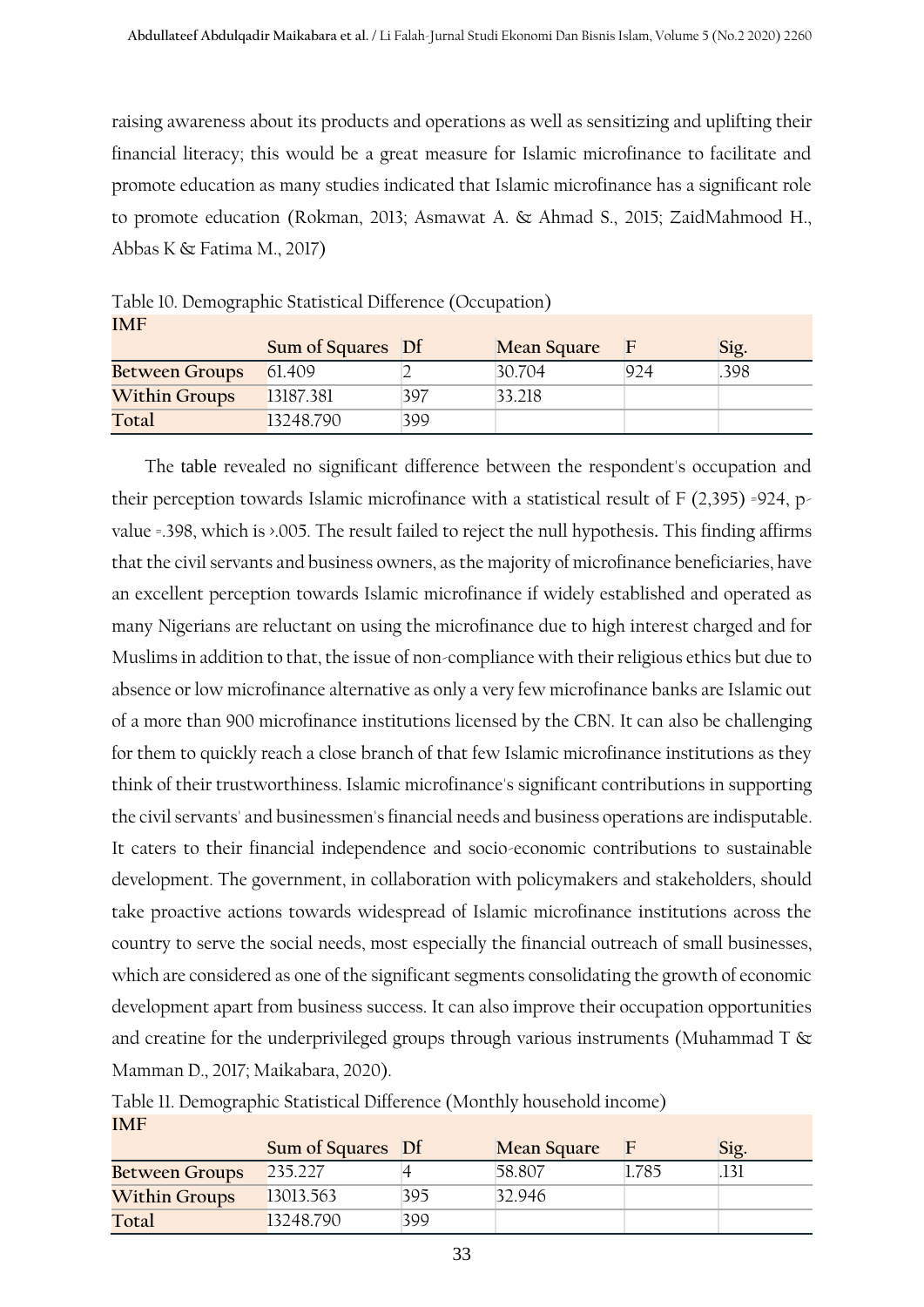Based on the statistical result illustrated in the table, there was no significant difference in respondents' perception towards Islamic microfinance based on their monthly household income as F (4,395) 1.785, p-value =.131, which is  $\geq$  005, and the null hypothesis was not rejected. It can be concluded there was no statistically significant difference between the monthly income of microfinance beneficiaries and their perception of Islamic microfinance. This finding implies that even though the microfinance banks that are supposed to serve underprivileged small businesses and poor and low-income individuals seem to profoundly suit the financial needs of customers with credible and promising financial status as addressed in many studies, there was no difference between the perception of the beneficiaries dominating the survey and the less privileged towards Islamic microfinance. In this essence, Islamic microfinance as a tool for ensuring financial inclusion and equity has a great role in facilitating all segments of society's financial needs by developing a suitable financial scheme for each segment based on its flexibility and sophistication from not-for-profit and for-profit instruments. There might be another discussion on some practical loopholes in some Islamic microfinance institutions operating like their conventional counterparts. Hence, effective sharia governance and adequate regulatory framework is needed to enable Islamic microfinance to exhibit its mandate as proven to be viable in many studies which show its impact on improving not under asset possession and education but also improvement of income level and uplifting economic status (Rokman, 2013; Asmawat A. & Ahmad S., 2015; ZaidMahmood H., Abbas K & Fatima M., 2017)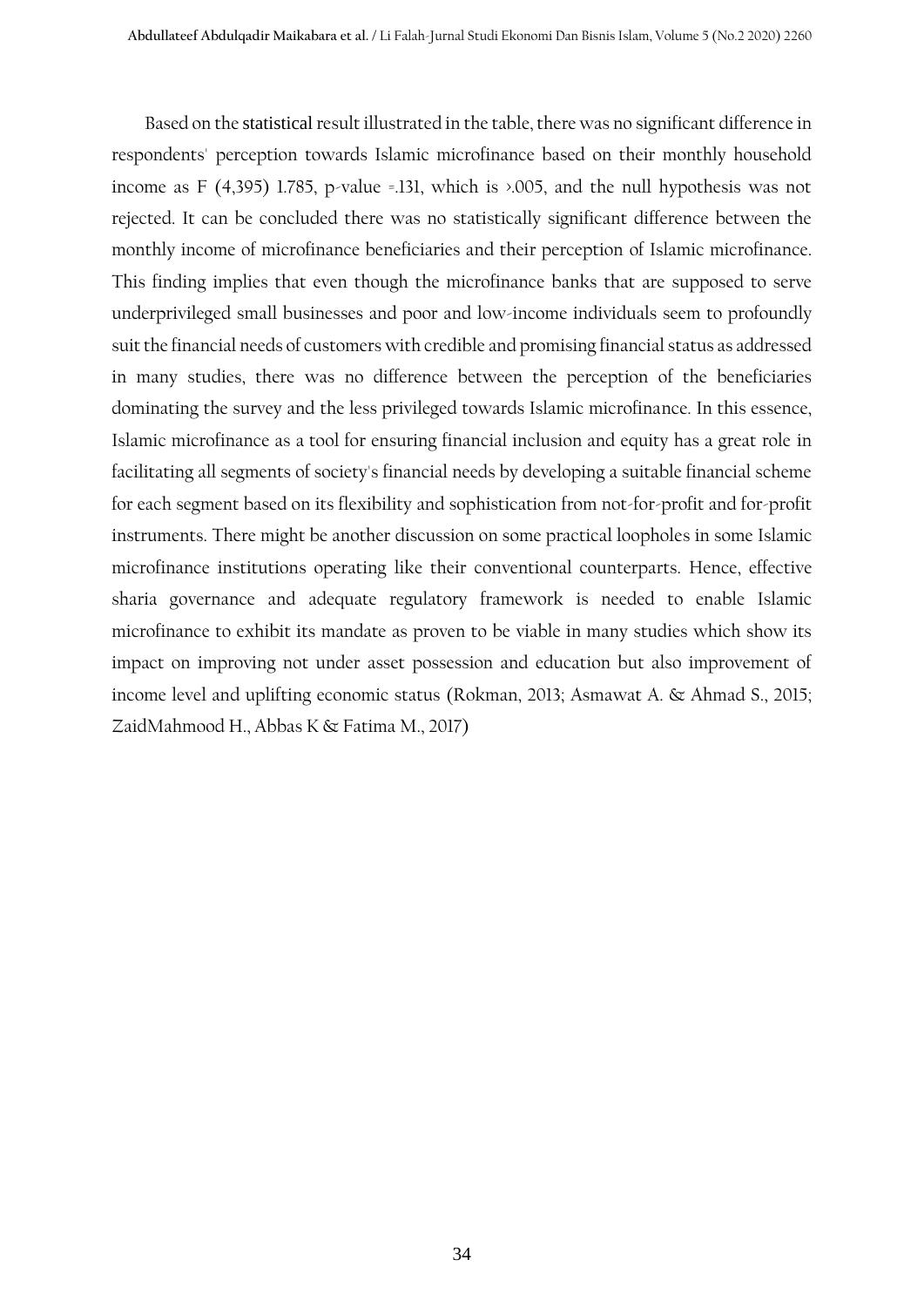### **5. Conclusion**

The study examined the significant difference between the beneficiaries of microfinance banks' demographic characteristics and their perception of Islamic microfinance. The findings revealed a statistically significant difference between the beneficiaries' perception of Islamic microfinance and their demographic age, marital status, religion, and education level. Meanwhile, no significant difference was found in their gender, region and occupation, and monthly household income. The findings revealed financial inclusion in the microfinance banks and the beneficiaries' perception of Islamic microfinance. This study constitutes a great implication on Islamic microfinance's potential role in serving the financial needs of underprivileged poor, unbanked individuals, low-income earners, and small businesses. Hence, the policymakers should employ proactive measures to raise the awareness of Islamic microfinance institutions and strengthen their wider operation. They should also ensure the implementation of proper and adequate governance for the institution to exhibit its mandate.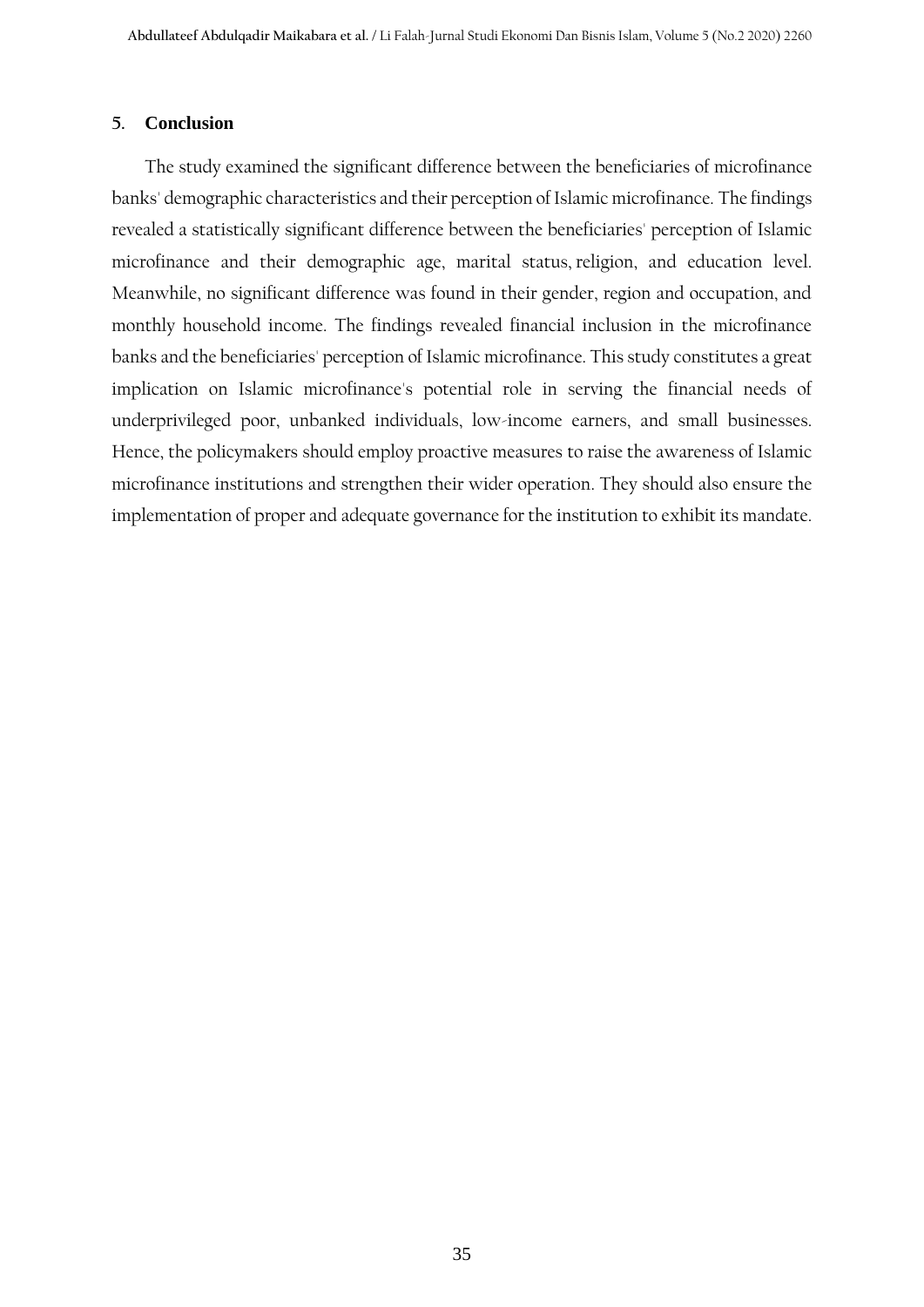## **References**

- Abiola, B. (2011). Impact Analysis of Microfinance in Nigeria. *International Journal of Economics and Finance.*, *3*(4).
- Al-Shami, S. S. A., Majid, I., Mohamad, M. R., & Rashid, N. (2017). Household welfare and women empowerment through microcredit financing: Evidence from Malaysia microcredit. *Journal of Human Behavior in the Social Environment*, *27*(8), 894–910. https://doi.org/10.1080/10911359.2017.1345341
- Aladejebi, O. (2019). The Impact of Microfinance Banks on the Growth of Small and Medium Enterprises in Lagos Metropolis. *European Journal of Sustainable Development*, *8*(3), 261. https://doi.org/10.14207/ejsd.2019.v8n3p261
- Alaro, A. A. M., & Alalubosa, A. H. (2019). Potential of Sharī'ah compliant microfinance in alleviating poverty in Nigeria: A lesson from Bangladesh. *International Journal of Islamic and Middle Eastern Finance and Management*, *12*(1), 115–129. https://doi.org/10.1108/IMEFM-01- 2017-0021
- Asmawat, A. & Ahmad S. (2015). Impact of Islamic Microfinance on Improving the Income and Poverty Reduction of Microenterprises in Province Aceh: Case Study in Baitul Qiradh Aceh. Kontekstualita, 30(2).
- Babajide, A. (2011). Impact analysis of microfinance in Nigeria. *International Journal of Economics and Finance*, *3*(4), 217–225.
- Babajide, A. A. (2016). Microsavings mobilization innovations and poverty alleviation in Nigeria. *Savings and Development*, *40*(1), 1–28.
- Basu, S., Roy, A., & Karmokar, S. (2020). Effectiveness of Microfinance on Household Income Generation Strategy in the Southwest Region of Bangladesh. *Asian Journal of Social Sciences and Legal Studies*, *2*(3), 56–62. https://doi.org/10.34104/ajssls.020.056062
- CBN. (, 2019). Licensed Microfinance Banks (Mfbs) In Nigeria As At December 31, 2019. Retrieved October 21, 2020, from https://www.cbn.gov.ng/Out/2020/FPRD/MFB311219.pdf
- CBN. (, 2020). mfb regulation draft merged- Central Bank of Nigeria. Retrieved October 21, 2020, from The Central Bank of Nigeria: https://www.cbn.gov.ng/out/2020/fprd/mfb%20regulation%20draft%20merged.pdf
- Ishaaq El-Mubarak, A.M.O., Mustapha, Z., Mohamed, A.M.T. & Ibrahim, G. (2020). Laws of Islamic Banking in Nigeria: Critical Review and Best Practice Proposal. International Journal of Academic Research in Business and Social Sciences., 10(3), 29- 42.
- Jenyo, G.K., and Adebayo, O. (2014). Performance Appraisal Of Microfinance Banks In Nigeria: A Case Study Of Selected Microfinance Banks (In Kwara State). *International Journal of Small Business and Entrepreneurship Research, 2*(3), 55–63.
- Kumari, J. A. P., Ferdous Azam, S. M., Khalidah, S., & Candidate, P. (2019). The effect of microfinance services on poverty reduction: analysis of empirical evidence in Sri Lankan perspectives. *European Journal of Economic and Financial Research*, *3*, 109. https://doi.org/10.5281/zenodo.3541412
- Ledgerwood, J, and White, V. (2006). *Transforming Microfinance Institutions.Providing Full Financial Services to the Poor.* The World Bank, Washington, D.C.
- Maikabara A.A & Zakariyah, H. (2020). Poverty Eradication in the Light of Quran and Sunnah: A Maqassid Approach. Al-Hikmah International Journal For Islamic Studies and Human Sciences, 3(3).
- Maikabara, A. A. (2020). *Applicability of Islamic microfinance as an alternative tool for poverty eradication in the Kwara state of Nigeria.* Unpublished MSc Dissertation, International Islamic University Malaysia.
- Maikabara, A. A., Aderemi, A. M. R., & Maulida, S. (2020). Investigating the viability of the charity-based model of Islamic microfinance for eradicating the impact of covid-19 on social wellbeing in Nigeria: A descriptive analysis. *Journal of Islamic Economics Perspectives*,